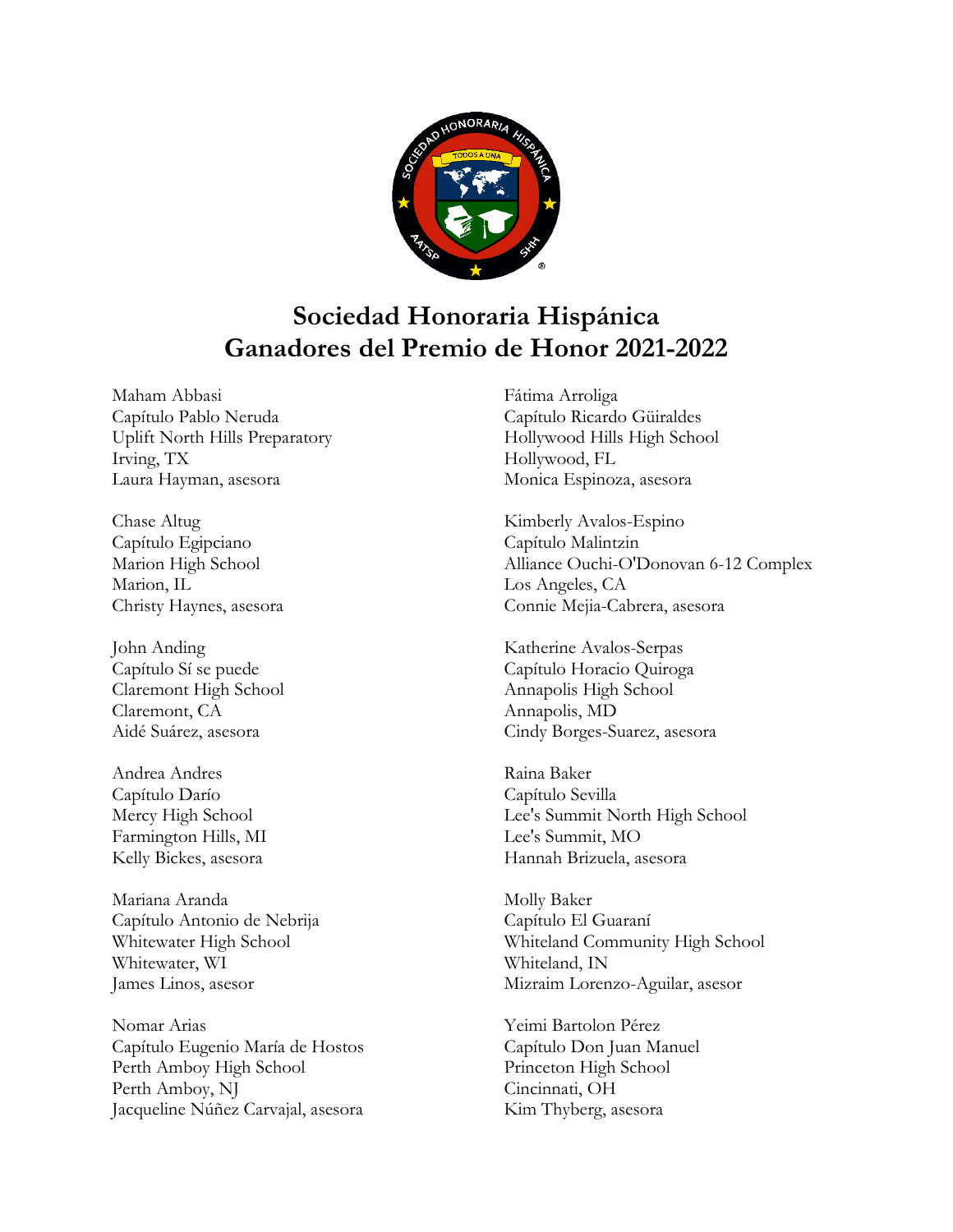Olivia Beddow Capítulo La Fuerza The Charter School of Wilmington Wilmington, DE Vincent Civarelli, asesor

Aira Bermudez Capítulo Galdós Churchland High School Portsmouth, VA Xiomy Hudgins, asesora

Sophia Biernat Capítulo Las Ramblas Batavia High School Batavia, OH Kevin C. Scheel, asesor

Valerie Brady Capítulo Tito Puente Wilde Lake High School Columbia, MD María Romano Sweitzer, asesora

Isabella Brogan Capítulo Julia Alvarez De La Salle Institute Chicago, IL Maria Maldonado, asesora

Bridget Brown Capítulo Los Fieles Lancaster High School Lancaster, NY Caroline Aungst, asesora

Abigail Brown Capítulo Frida Kahlo Muskego High School Muskego, WI Jennifer Kagerbauer, asesora

Max Buenahora Capítulo Don Quijote de la Mancha Montgomery Bell Academy Nashville, TN Joy Victoria, asesora

Oreana Bueno Capítulo Pedro Almodóvar Starr's Mill High School Fayetteville, GA Amber Boyd, asesora

Amanda Burgess Capítulo Los Santos de Santa Maria St. Mary's High School Annapolis, MD Ellen Smith y Kathy Norwood, asesoras

Cole Burkhardt Capítulo Diego Velázquez Patterson Mill High School Bel Air, MD Janet Breen, asesora

Brianna Cartagena Rivera Capítulo Juan Rulfo Central High School Keller, TX Rachel Wacaster, asesora

Ronald Castillo Capítulo Juan Ramón Jiménez Archbishop Coleman F. Carroll High School Miami, FL Emma C. Rodriguez, asesora

Jenna Chaplin Capítulo Guerreros Dorados Foxborough High School Foxborough, MA Martha Abeille, asesora

Erin Chapman Capítulo Huracán Wren High School Piedmont, SC Margherita Haldenwang, asesora

Timothy Chen Capítulo Los Vaqueros Irvine High School Irvine, TX Leticia Thompson, asesora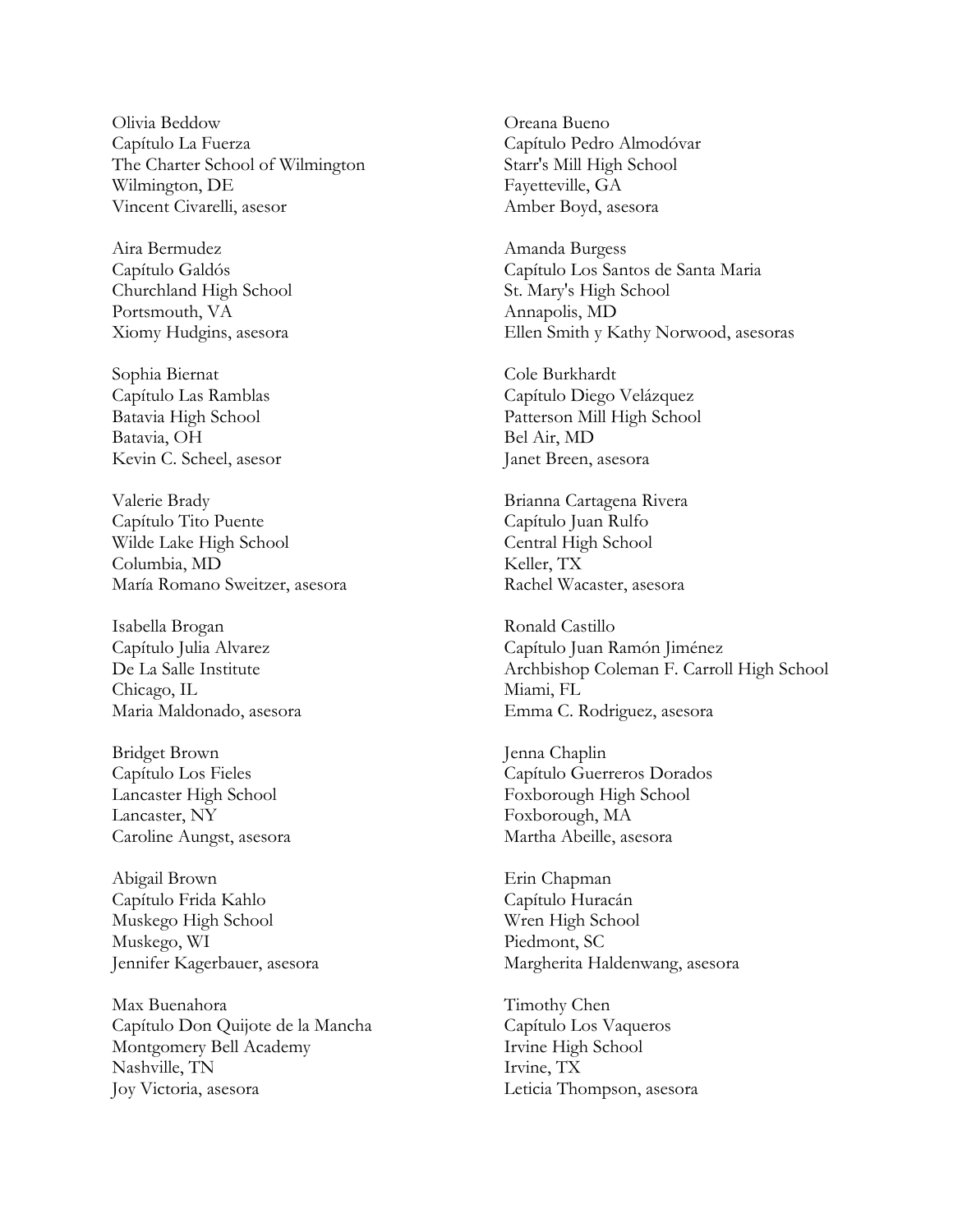Jaila Cherry Capítulo Futuro Dorado GlenOak High School Canton, OH Pamela Dentler, asesora

Noah Christensen Capítulo Pablo Neruda Millard North High School Omaha, NE Theresa Jensen, asesora

Riccardo Colonello Capítulo Sueños de Huracanes Klein Cain High School Spring, TX Bianca Ortega, asesora

Sofía Colunga Capítulo Voces Nuestras North Shore Senior High School Houston, TX Mirna Vásquez, asesora

Avery Critchfield Capítulo Nuestra América Saint Edward's School Vero Beach, FL Amarilys F. Heard, asesora

Giorgio Riccardo D'Attoma Capítulo Panamericano Cardinal Gibbons High School Fort Lauderdale, FL Carmen L. Chávez, asesora

Caroline Daniels Capítulo Platero y yo Charlotte Catholic High School Charlotte, NC Carmen Garmilla, asesora

Mikayla Dayton Capítulo Rigoberta Menchú Sussex Academy Georgetown, DE Caitlyn Rifenburg, asesora

Karla De La Garza Capítulo Angeles Mastretta IDEA Brownsville College Prep Brownsville, TX Nubia Nava, asesora

Valentina Delgado Capítulo Ole Doral Academy Prep High School Miami, FL Maria Hermida, asesora

Luc Demmon Capítulo San Ignacio de Loyola Marquette University High School Milwaukee, WI Marie Mansfield, asesora

Alizé Ditilyeu Capítulo Antonio Gaudí Kingwood High School Kingwood, TX Marilia Amat-Baralt, asesora

Jake Domingue Capítulo Eduardo Escalante Gomez. Opelousas Senior High School Opelousas, LA Loreto Cerna Cruz, asesora

Trista Drew Capítulo Don Quijote Westfield Area High School Westfield, WI Julianne West, asesora

Katherine Drozd Capítulo La Costa del Sol Hilton Head Christian Academy Bluffton, SC Karen Kopitsky, asesora

Travis Elmore Capítulo Plus Ultra The Louisiana School for Math, Science and the Arts Natchitoches, LA Maria F. Sanchez, asesora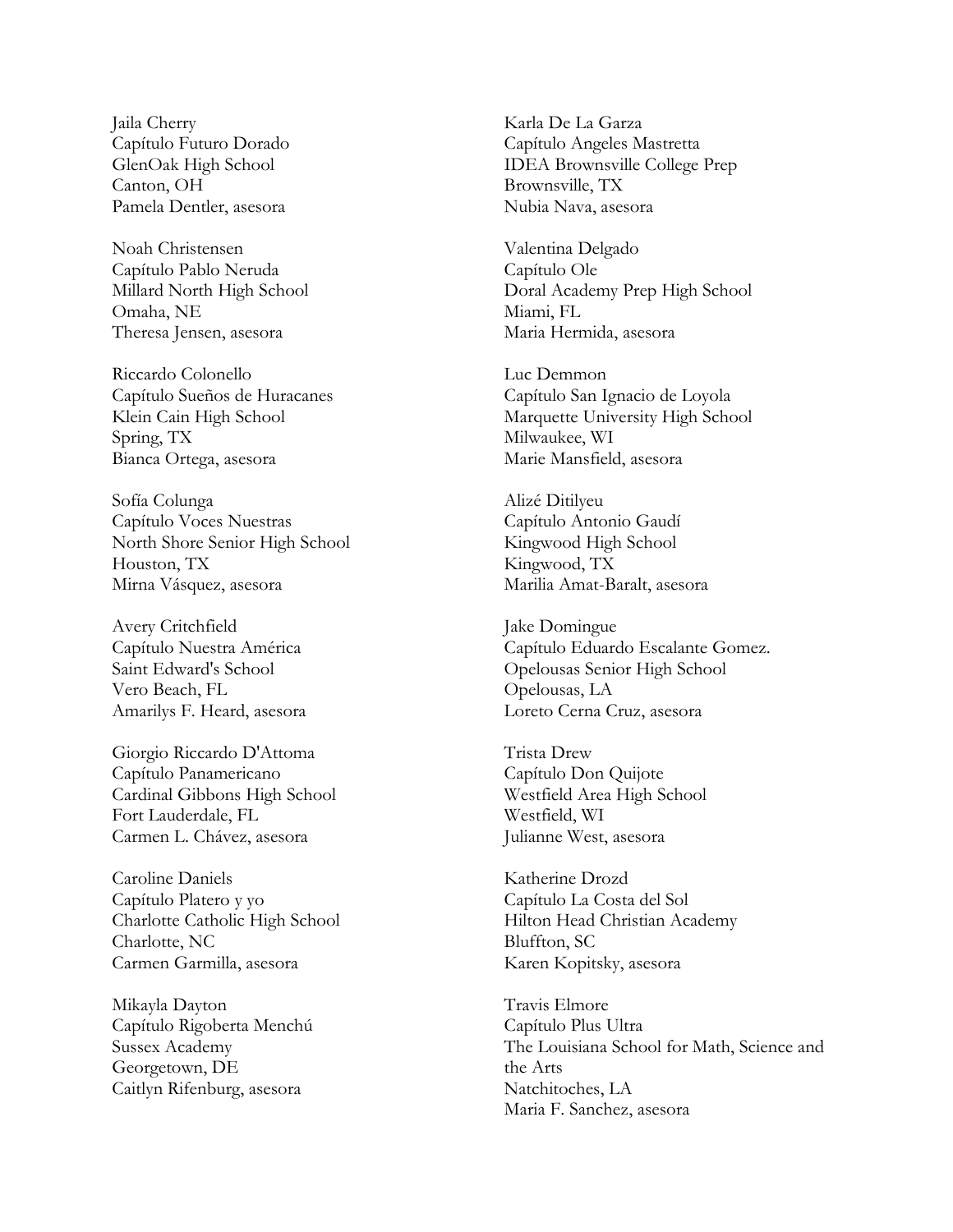Adam Elsharkawi Capítulo Los Caballeros Frederica Academy St. Simons Island, GA Maria Gallagher, asesora

Christopher Fillipakis Capítulo Excelencia Viewpoint School Calabasas, CA Corey T. Henderson, asesor

Marc Foster Capítulo El Fuego Azul Valley View High School Jonesboro, AR Barbara Tarbutton, asesora

Daniela Garcia Capítulo Rio Guadalupe Tivy High School Kerrville, TX Ana Carolina Espinosa, asesora

Kathyria Garcia Soto Capítulo Benito Juárez Thomas Jefferson High School Tampa, FL Eve Soto Suarez, asesora

Daniela Gonzalez-Molina Capítulo Miguel Otero Silva Cushman High School Miami, FL Ingrid Krilewski, asesora

Hana Greif Capítulo Jorge Amado Guilford High School Guilford, CT Meghan Marciano, asesora

Anirudh Gupta Capítulo Diego Velázquez Westwood High School Austin, TX MilyBett Llanos-Gremillion, asesora Sarah Hart Capítulo Santiago Cy-Fair High School Cypress, TX Cameron Stephen, asesor

Isabelle Hartman Capítulo Ellen Ochoa Roy C. Ketcham Senior High School Wappingers Falls, NY Kathleen Flanagan, asesora

Aiden Hayes Capítulo Sagrada Familia St. Edward High School Lakewood, OH Sherie Quinn, asesora

Bailey Hemphill Capítulo Picasso Ogallala High School Ogallala, NE Rosa Zimmerman, asesora

Laysha Hernandez Capítulo Dulcinea St. Catharine Acadeny Bronx, NY Patricia Linardi, asesora

Bernice Hernandez Capítulo Joseph Wesley Nixon Nixon High School Laredo, TX Nancy Pacheco, asesora

Elise Hernández Capítulo Nuestra Señora de Guadalupe De La Salle North Catholic High School Portland, OR Kindra Young de Gomez, asesora

Camden Herring Capítulo Los Pioneros Jonathan Alder High School Plain City, OH Lindsay Dollinger, asesora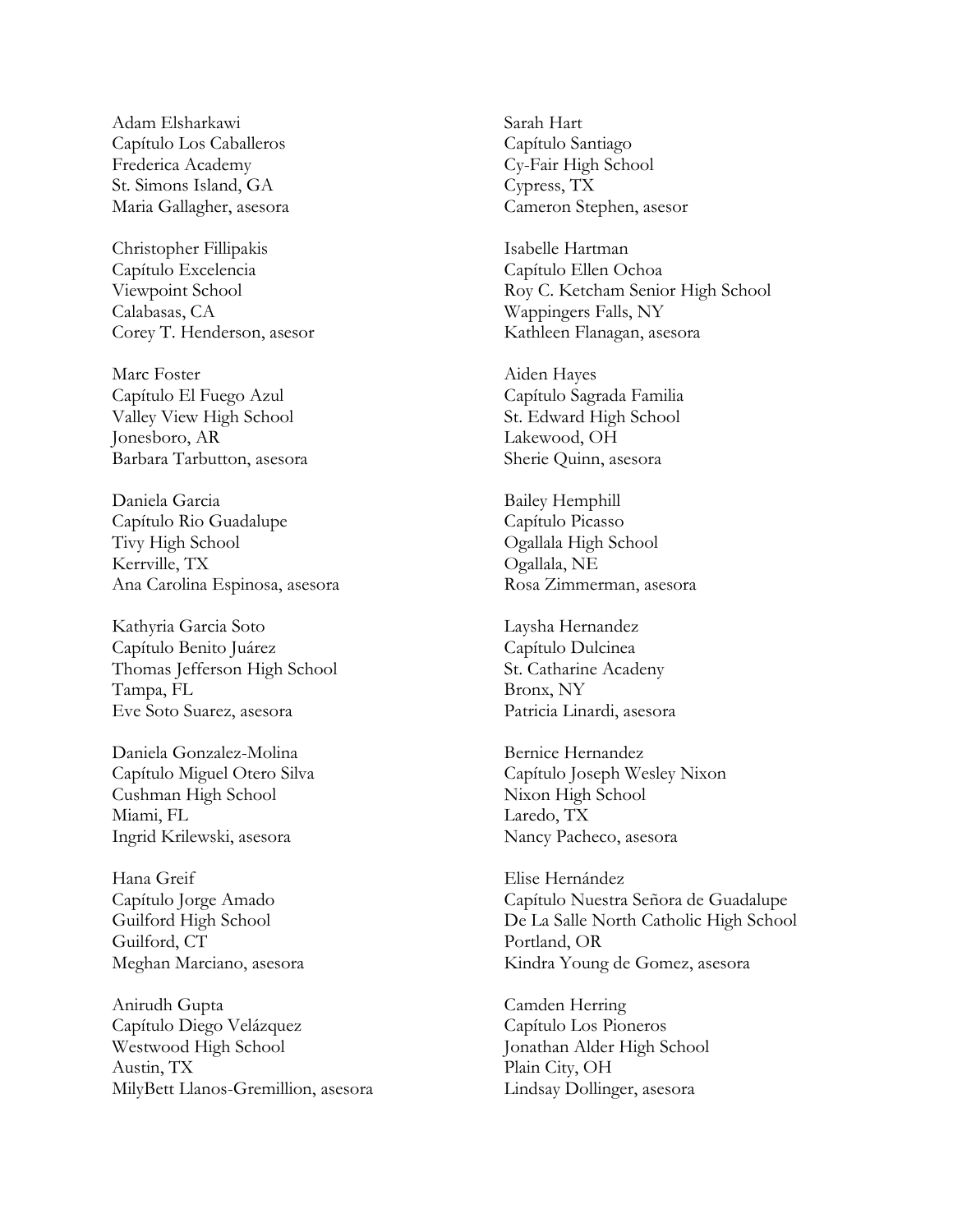Atticus Higgins Capítulo Los Artistas Españoles PiM Arts High School Eden Prairie, MN Krista Paster, asesora

Sarah Holehouse Capítulo Ellen Ochoa Lexington High School Lexington, SC Jessica Kelly, asesora

Nicole Inga Capítulo Vicente Guerrero South High School Bakersfield, CA Alexis Frink, asesora

Valeria Jimenez Capítulo José Joaquín Fernández de Lizardi Glenda Dawson High School Pearland, TX Josue Rodriguez Arroyo, asesor

Alex Johnson Capítulo El Sol New Berlin West HS New Berlin, WI Nicole Thompson, asesora

Ethan Jones Capítulo Fernando e Isabel Courtland High School Spotsylvania, VA Porsha Prudencio, asesora

Arianna Lai Capítulo Alfonso M Gil Wilkes-Barre Area High School Plains, PA Susan LaCoe y Tamara Pegarella, asesoras

Bryn Lang Capítulo Las Fallas Kenwood High School Essex, MD Lacey Forman, asesora

Eliza Leavitt Capítulo Frida Kahlo Somerset Academy Sky Pointe Las Vegas, NV Mayela Hess, asesora

Regan Leete Capítulo Francisco Goya North Branford High School North Branford, CT Alexandra Alvarez, asesora

Grace Liu Capítulo Los Caballeros del Valle Dublin High School Dublin, CA Rocio Serrano, asesora

Erik Lopez Capítulo Rafael Pombo Pickering High School Leesville, LA Jeanette Palomares Coronel, asesora

Abigail Lopez Capítulo Paulina Pedroso Tampa Catholic High School Tampa, FL Sonia Morgan, asesora

Elizabeth Lopez Carrera Capítulo Chichén Itzá Sprague High School Salem, OR Cheri Lentz, asesora

Karinna Lunter Capítulo Calvario Calvary Christian High School Clearwater, FL Lisa Clarke, asesora

Charlotte Madden Capítulo Los Carneros de Ladue Ladue Horton Watkins High School Saint Louis, MO Maritza Sloan, asesora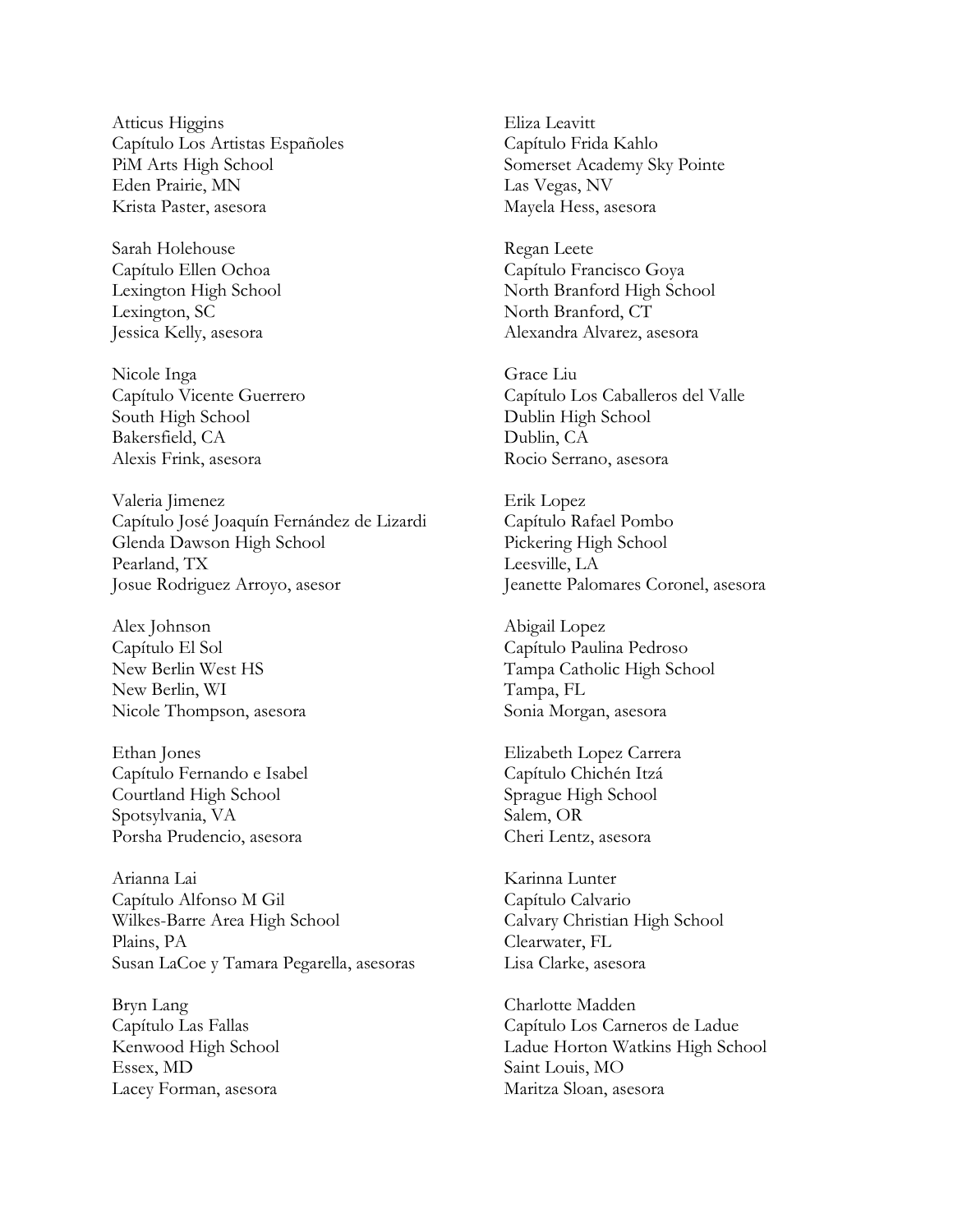Jennifer Mancha Capítulo Los Líderes del Futuro Willis High School Willis, TX Aracele Garcia, asesora

Avery Marsh Capítulo Chichicastenango Episcopal Collegiate School Little Rock, AR Deborah Pettibone, asesora

Lia Martinez Almonte Capítulo Ricky Martin Spring Valley High School Las Vegas, NV T.J. Troche, asesor

Jadayia Marie McKoy Capítulo Octavio Paz Seventy First High School Fayetteville, NC Alma Vela, asesora

Bridget McLellan Capítulo Academia Cristiana del Rey The King's Christian Academy Callaway, MD Marissa Flores, asesora

Allison Mejia Capítulo Quixote Harmony School of Innovation - Sugar Land Houston, TX Ana Garcia, asesora

Adriana Melendez Capítulo Juana de Ibarbourou Young Women's Preparatory Academy Miami, FL Ilse M. Camejo, asesora

Crystal Meraz Capítulo Las panteras del norte Northside High School Houston, TX Janine Mccollin, asesora

Paz Moran Capítulo Las Américas Danbury High School Danbury, CT Patricia Clua, asesora

Rachel Null Las Águilas Fayetteville Academy Fayetteville, NC Marcela Ovalle, asesora

Kelsey Olmen Capítulo Remedios Varo Green Lake High School Green Lake, WI Joshua LeGreve, asesor

Roxana Padilla Capítulo Juan Rulfo Etiwanda High School Rancho Cucamonga, CA Graciela Lanaro, asesora

Ayushi Pandya Capítulo Dr. Pedro Albizu Campos John Jay Senior High School Hopewell Junction, NY Louie Oliveira, asesor

Yoonha Park Capítulo Los Caballeros del Rey The King's Academy Sunnyvale, CA Juanita Donnelly, asesora

Armina Parvaresh-Rizi Capítulo Ana María Matute Lincoln High School Lincoln, RI Christina James-Lolos, asesora

Daniel Peinado Capítulo Santa Clara de Asís St. Francis High School La Cañada Flintridge, CA Sergio Diaz, asesor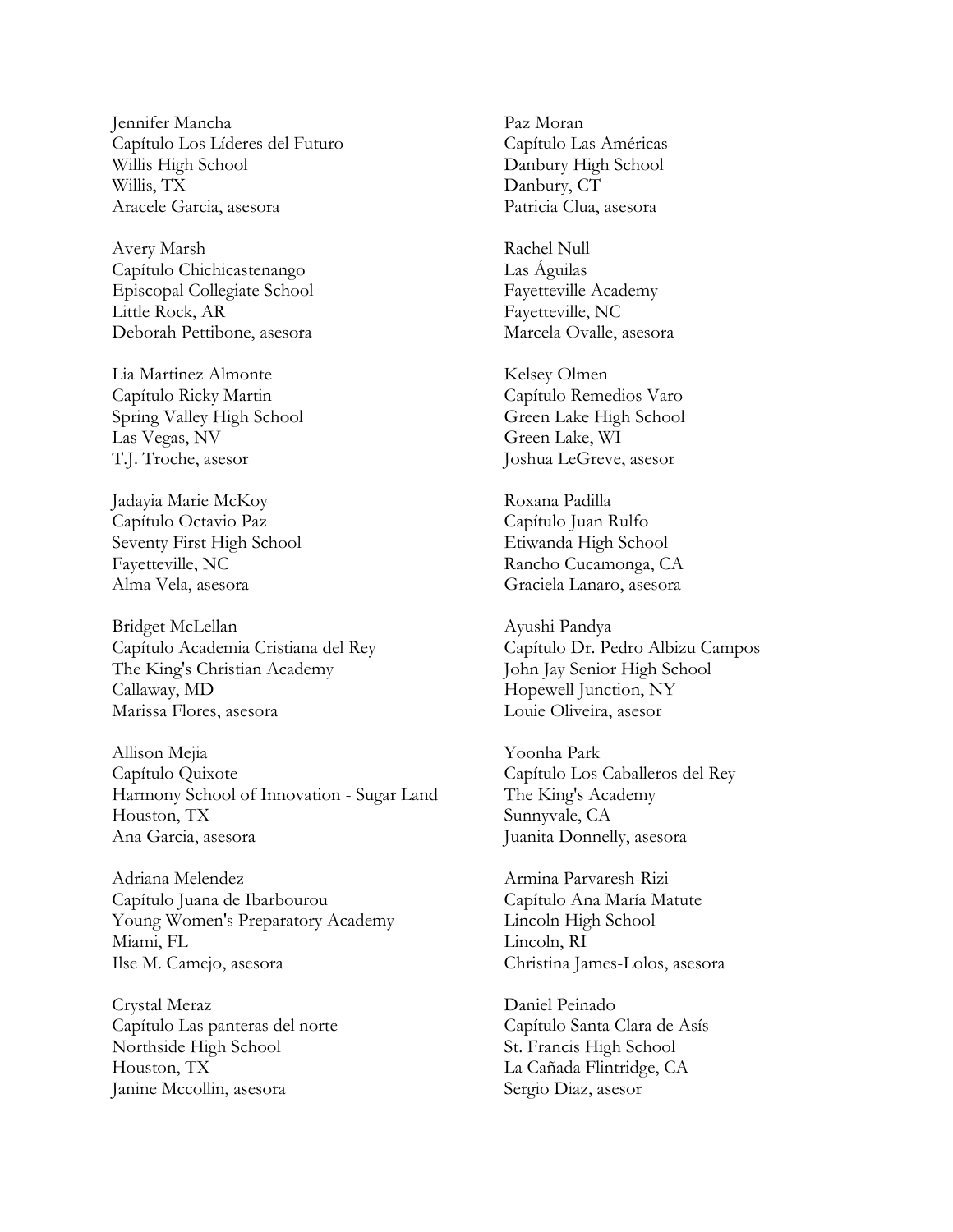Cynthia Perez Capítulo Dr. Pedro Albizu Campos Von Steuben High School Chicago, IL Marisol Nieves, asesora

Andreymi Perez-Garcia Capítulo Diversidad para todos Duval Charter High School at Baymeadows Jacksonville, FL Rosa Gallardo, asesora

Sam Powell Capítulo Cuscatlán Presbyterian Christian School Hattiesburg, MS Nolvia Ventura, asesora

Laura Quintanilla Montalvo Capítulo Puente Parkland High School Allentown, PA Kellie O'Donnell, asesora

Juana Ramírez Capítulo Ramón López Velarde Mayde Creek High School Houston, TX Norma Ledesma, asesora

Olivia Ramundo Capítulo Octavio Paz McNicholas High School Cincinnati, OH Tracey L. Canisalez, asesora

Maxwell Reeve Capítulo La Giralda St. Joseph Notre Dame High School Alameda, CA Paul Valmassy, asesor

Alexa Reid Capítulo Felicitas Méndez Mount Pisgah Christian School Johns Creek, GA Adrienne Fama, asesora

David Reynolds Capítulo Salvador Dalí Fairfield Warde High School Fairfield, CT Maria Elisa Polonio, asesora

Lauren Richard Capítulo St. Martín de Porres La Salle Academy Providence, RI Maria DiMascio, asesora

Henry Robichaud Capítulo ADeLLantE Fellowship Christian Academy Methuen, MA Gloria Machado, asesora

José Rodriguez Aranaga Capítulo Los Mapuches The Village School Houston, TX Isabel May, asesora

Paola Ruiz Capítulo Las Adelitas Young Women's Leadership Academy Fort Worth, TX Maria Garcia y Priscilla Montoya, asesoras

Ansley Ryan Capítulo Santa Teresa de Ávila Lancaster Catholic High School Lancaster, PA Susan Ringlein, asesora

Evan Sandoval Capítulo Shakira Mebarak Canyon High School Anaheim Hills, CA Georgina Vargas, asesora

Andrew Schadler Capítulo José Martí Brandywine High School Niles, MI Alicia Flores, asesora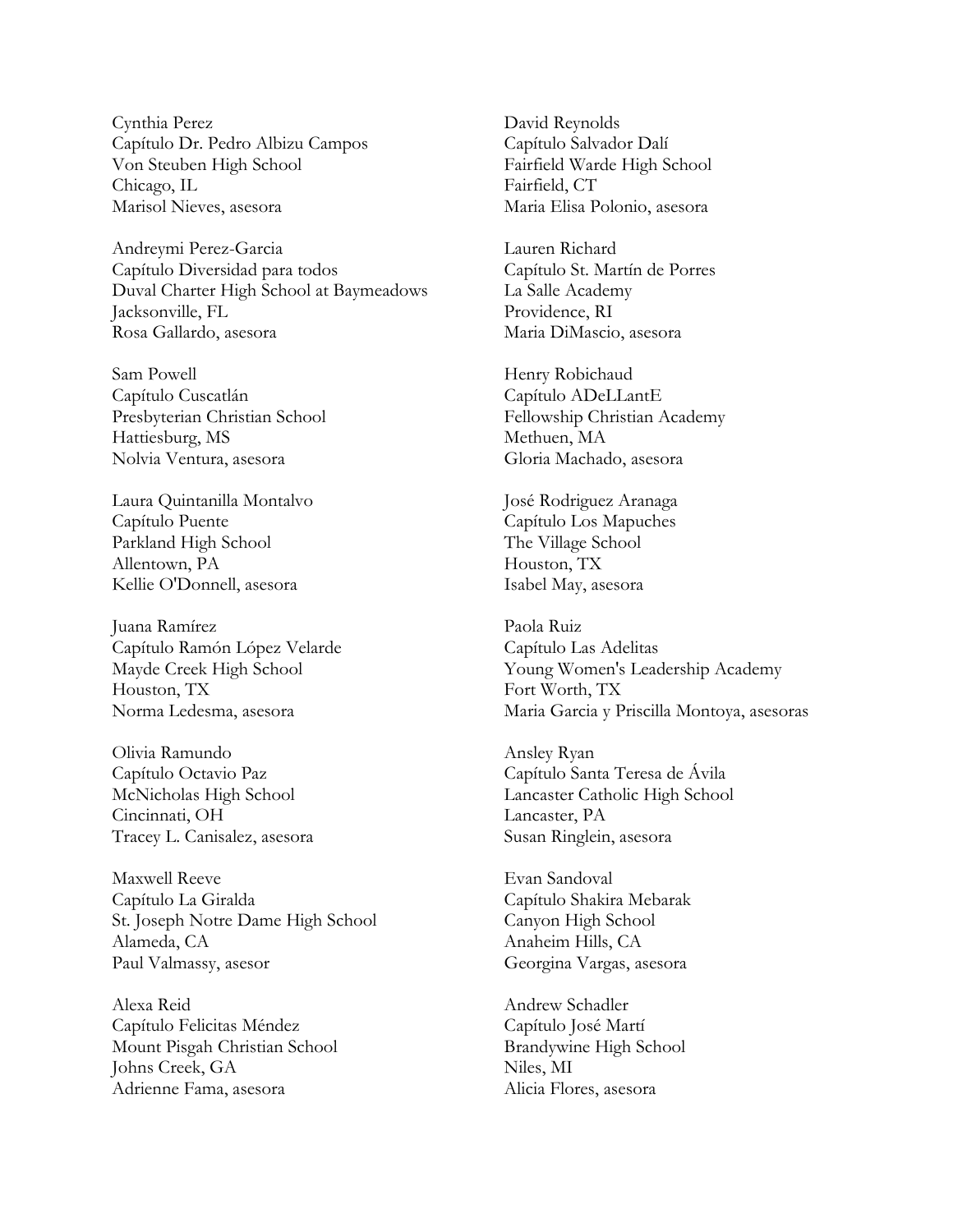Kristopher Schultz Capítulo Quetzalcóatl Altavista Combined School Altavista, VA Melissa Solórzano, asesora

Natalie Sekerak Capítulo La Humildad de María Magnificat High School Rocky River, OH Maria Esther Hanicak, asesora

Arushi Sharma Capítulo Alfonsina Storni James Bowie High School Austin, TX Amanda Walsh, asesora

Abby Shaw Capítulo Don Juan Manuel Kennard-Dale High School Fawn Grove, PA Karen Snyder, asesora

Sarah Singh Capítulo Oswaldo Guayasamín Bethlehem Central High School Delmar, NY Evelyn Ledezma, asesora

Asa Sizer Capítulo Los Niños Héroes Educational Unit 5 Beatrice, NE Kelly Garcia, asesora

Morgan Smith Capítulo Montjüic Tuscaloosa Academy Tuscaloosa, AL Elizabeth Mojica, asesora

Varun Tamaskar Capítulo Aura University School Hunting Valley, OH Alondra Pacheco, asesora Kelly Thompson Capítulo Laura Esquivel Rumson Fair Haven Regional High School Rumson, NJ Christina Gauss, asesora

Juan Vargas Capítulo Éster Forero Soit Academy Paterson, NJ Marbel Tamayo, asesora

Angel Vasquez Capítulo Judithe Hernández Math and Science College Preparatory Los Angeles, CA Brian Marquez Montoya, asesor

Karla Velásquez-Contreras Capítulo Viva Cervantes Jay M Robinson High School Concord, NC Adela Henry, asesora

Nahw Villar Capítulo Cervantes Travelers Rest High School Travelers Rest, SC Francys Mesa y Jessica Moses, asesoras

Sofía Villarreal Capítulo Isabel Allende The Woodlands High School The Woodlands, TX Emma Mauri, asesora

Logan Waldron Capítulo Cultura Wauseon High School Wauseon, OH Tatiana Wright, asesora

Laken Ward Capítulo Frida Kahlo Northeast Magnet High School Bel Aire, KS Karen Fresh, asesora